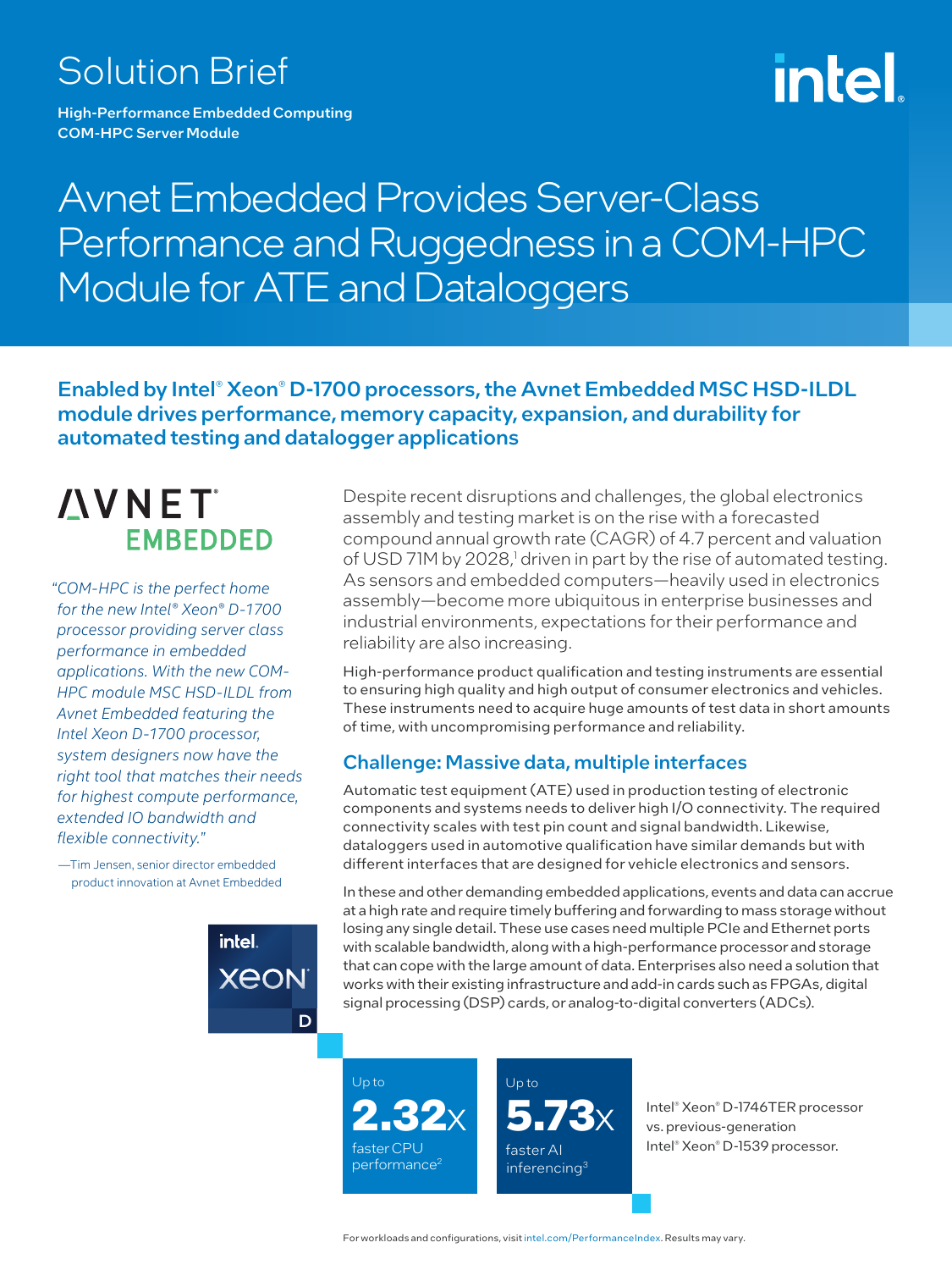# Solution: The Avnet Embedded MSC HSD-ILDL module with Intel® Xeon® D-1700 processor

Enabled by the Intel Xeon D-1700 processor, the MSC HSD-ILDL COM-HPC module from Avnet Embedded delivers dense, server-class performance for embedded applications. ATE and datalogger applications will both benefit from the increased performance and memory capacity that Intel® Xeon® D processors have to offer. The soldered-down BGA package of the Intel® processor system-on-chip (SoC) allows for rugged, dependable embedded designs that are well suited for performancehungry tasks. Many enterprises are already familiar with the computer-on-module (COM) approach, which allows for easy-to-integrate solutions, and the Intel® Xeon® D platform provides up to 100GbE wired bandwidth and up to 32 highspeed PCIe lanes for strong connectivity and expandability.

Tim Jensen, senior director of embedded product innovation at Avnet Embedded, says, "COM-HPC is the perfect home for the new Intel Xeon D-1700 processor providing server-class performance in embedded applications. With the new COM-HPC module MSC HSD-ILDL from Avnet Embedded featuring the Intel Xeon D-1700 processor, system designers now have the right tool that matches their needs for highest compute performance, extended IO bandwidth, and flexible connectivity."

### MSC HSD-ILDL COM-HPC module with Intel® Xeon® D-1700 processor key benefits



Fast results

Server-grade performance for embedded applications



Reliable and rugged

Soldered-down BGA package, extended temps on select SKUs



Optimized for AI

Intel® Deep Learning Boost (VNNI) and Intel® AVX-512



Timely operations

Intel® Time Coordinated Computing (Intel® TCC) on select SKUs

## How it works

Improved performance in embedded devices enables enterprises to drive fast results with high data volumes in small footprints. The MSC HSD-ILDL COM-HPC server module (size D) features the Intel Xeon D-1700 processor, a fully integrated SoC combining up to 10 processor cores, 16x PCIe 4.0 lanes, and 16x PCIe 3.0 lanes on a single socket. Up to eight Ethernet ports offer bandwidth up to 25GbE per port and an aggregated throughput of up to 100GbE.

The module delivers flexible expandability for FPGAs and high-capacity NVMe storage and up to 256 GB memory with 4x 64 GB DIMMs and error-correcting code (ECC) capability for more simultaneous applications and high uptime. Memory capacity is important for data-rich applications like ATE and automotive dataloggers, which can generate enough data to necessitate a 100GbE bandwidth pipeline.



Figure 1: The MSC HSD-ILDL COM-HPC server module with Intel® Xeon® D-1700 processor.

#### Key features

- COM-HPC size D module
- Intel Xeon D-1700 processor SoC with up to 10 cores, ~40W to 67W power ranges
- Up to 256GB DDR4, 4x 288pin DIMM, two channels, two DIMMs per channel with ECC capability
- 2x SATA 6 Gbps storage interfaces
- 2x USB 3.2 Gen 2, 2x USB 3.2 Gen 1, 4x USB 2.0
- 16x lanes PCIe Gen 4.0, 16x lanes PCIe Gen 3.0
- Eight configurable Ethernet ports with up to 4x 25GbE connections
- Extended operating temperatures of -40°C to +85°C on select SKUs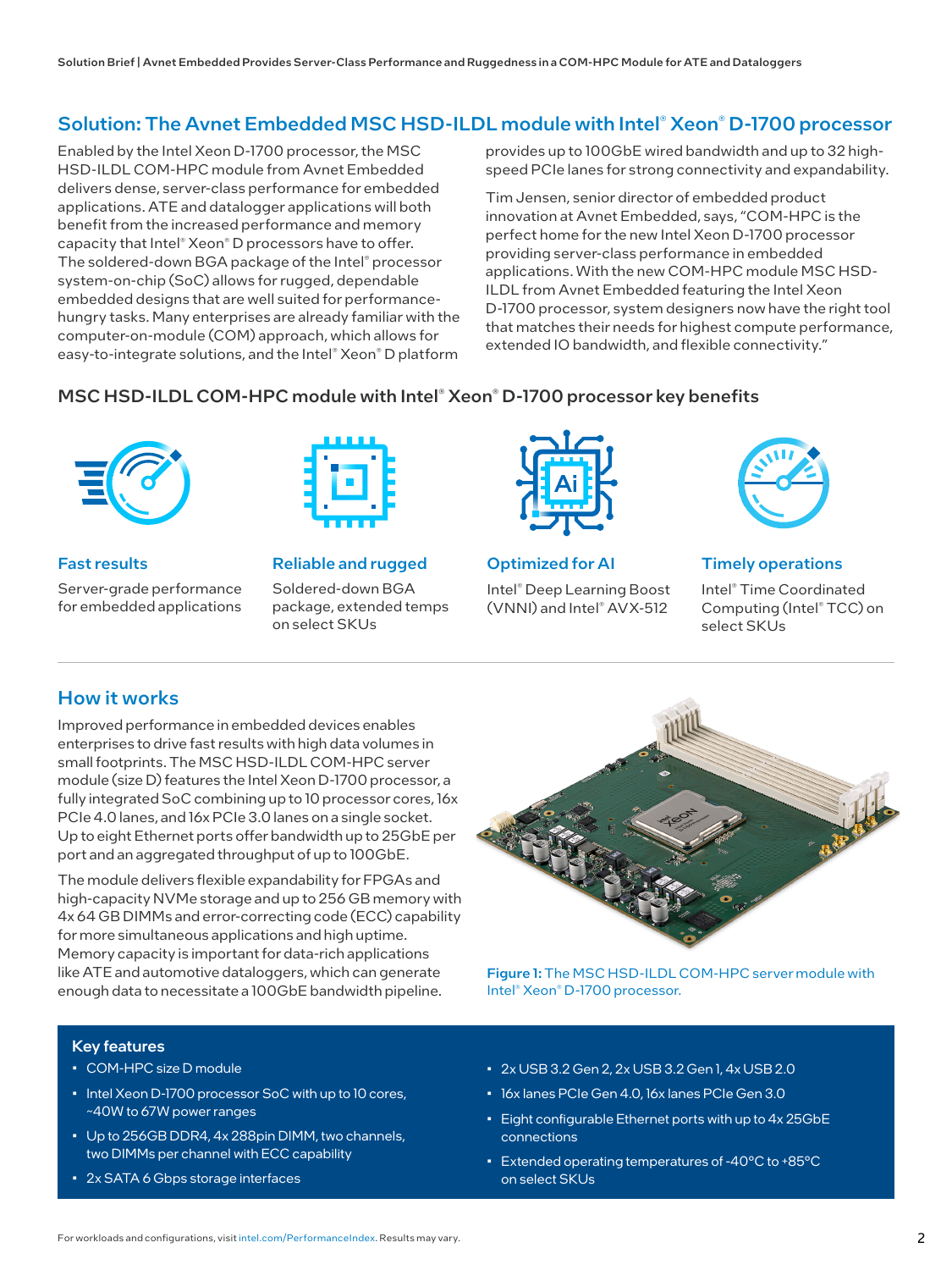#### Built for 24/7 operation in harsh environments

ATE on an assembly line or vehicle dataloggers often experience prolonged exposure to movement and vibration, whether in the factory on in the field, and reliable technology is a must-have. On-vehicle wireless LAN (WLAN) gateways that provide Wi-Fi on public buses or trains can benefit from the ability to operate for extended periods and through a wide range of temperature conditions. To meet these requirements, select SKUs of Intel-enabled MSC HSD-ILDL modules can operate at extended temperatures in 24/7 use cases, and the soldered-down package provides extra resiliency against shock and vibration. Avnet Embedded also provides various active and passive cooling options for deployments with space or power constraints.

#### Time-sensitive networking for motion control

In applications that need temporally bounded signal processing—such as robotics or motion control on an assembly line—select SKUs of Intel Xeon D processors support Intel® Time-Coordinated Computing (Intel® TCC).<sup>4</sup> This capability enables key settings in the BIOS and OS that prioritize time-sensitive workloads and task management, making it ideal for systems running real-time hypervisors such as ACRN or RTS and real-time operating systems such as Yocto Linux with PREEMPT\_RT or Wind River VxWorks.

#### Fast inference results for embedded AI applications

For industrial applications with machine vision, Intel Xeon D-1700 processors offer hardware-based acceleration to deliver up to 5.73x improved AI inferencing<sup>3</sup> in a small footprint. The Intel® Deep Learning Boost (VNNI) and Intel® AVX-512 instructions sets drive faster inference processing on the CPU cores. Developers also benefit from the flexibility to convert trained models from practically any framework to further optimize inference on Intelbased platforms with help from the Intel® Distribution of OpenVINO™ toolkit.

#### The world-class security you've come to expect from Intel<sup>5</sup>

Intel Xeon D-1700 processors provide hardware-enabled security<sup>5</sup> that helps harden embedded platforms, helps reduce attack surface, and helps protect important intellectual property (IP) and test data. Intel® Boot Guard helps prevent unauthorized software and malware takeover of boot blocks to help systems start in a known, trusted state. Intel® Total Memory Encryption (Intel® TME) helps encrypt data in physical memory to prevent memory snooping or vulnerability from DIMM removal. Intel® Software Guard Extensions (Intel® SGX) isolates sensitive data in trusted memory enclaves during runtime.

| Processor Number <sup>A</sup>                                         |                   | Cores           | <b>TDP</b>      | <b>DDR Channels</b> | DDR41DPC | Integrated<br>$\text{Intel}^{\circledcirc}$<br><b>Ethernet</b> | PCle 4.0 Lanes | High-Speed<br>Input/Output<br>(HSIO) Lanes | <b>Extended Temp</b> | Intel <sup>®</sup> Time<br>Coordinated<br>Computing |
|-----------------------------------------------------------------------|-------------------|-----------------|-----------------|---------------------|----------|----------------------------------------------------------------|----------------|--------------------------------------------|----------------------|-----------------------------------------------------|
| Intel <sup>®</sup> Xeon <sup>®</sup><br><b>D-1746TER</b><br>processor | Base              | 10 <sup>°</sup> | 67W             | 3                   | 2667 MHz | 100GbE                                                         | 16             | 24                                         | Yes                  | Yes                                                 |
|                                                                       | SST-PP<br>profile | 10              | <b>56W</b>      |                     |          |                                                                |                |                                            |                      |                                                     |
|                                                                       | SST-BF<br>profile | $6 + 4$         | 67W             |                     |          |                                                                |                |                                            |                      |                                                     |
| Intel <sup>®</sup> Xeon <sup>®</sup><br>D-1735TR processor            |                   | 8               | 59W             | 3                   | 2933 MHz | 50GbE                                                          | 16             | 24                                         | <b>No</b>            | <b>Yes</b>                                          |
| Intel <sup>®</sup> Xeon <sup>®</sup><br>D-1732TE processor            |                   | 8               | <b>52W</b>      | $\mathbf{3}$        | 2667 MHz | 50GbE                                                          | 16             | 24                                         | Yes                  | <b>No</b>                                           |
| Intel <sup>®</sup> Xeon <sup>®</sup><br>D-1715TER processor           |                   | $\overline{4}$  | <b>50W</b>      | 3                   | 2667 MHz | 50GbE                                                          | 16             | 24                                         | Yes                  | <b>Yes</b>                                          |
| Intel <sup>®</sup> Xeon <sup>®</sup><br>D-1712TR processor            |                   | $\overline{4}$  | 40 <sub>W</sub> | 3                   | 2400 MHz | 50GbE                                                          | 16             | 24                                         | <b>No</b>            | Yes                                                 |

# Supported Intel® Xeon® D-1700 processors for the Avnet Embedded MSC HSD-ILDL COM-HPC module

A. Intel® processor numbers are not a measure of performance. Processor numbers differentiate features within each processor family, not across different processor families.

# Seamless design integration and simplifying future migrations

The Intel-enabled Avnet Embedded solution meets the requirements of COM-HPC, an open industry standard that defines new high-speed connectors, which can carry PCIe Gen 4.0 traffic and multiple 25GbE connections. System architects get a flexible combination of COM-HPC module and carrier board where the module hosts the CPU and memory and the carrier board hosts device ports and Ethernet connections. Anytime a business needs to upgrade to the next generation of processor, they can swap out

the COM-HPC module and leave the carrier board and all peripheral connections intact.

This future-forward design makes it easier to take advantage of the performance gains and new features of the latest CPU generations with minimal impact to peripherals and network configurations. As a result, businesses can quickly deploy and start experiencing the benefits of new technologies as they become available.